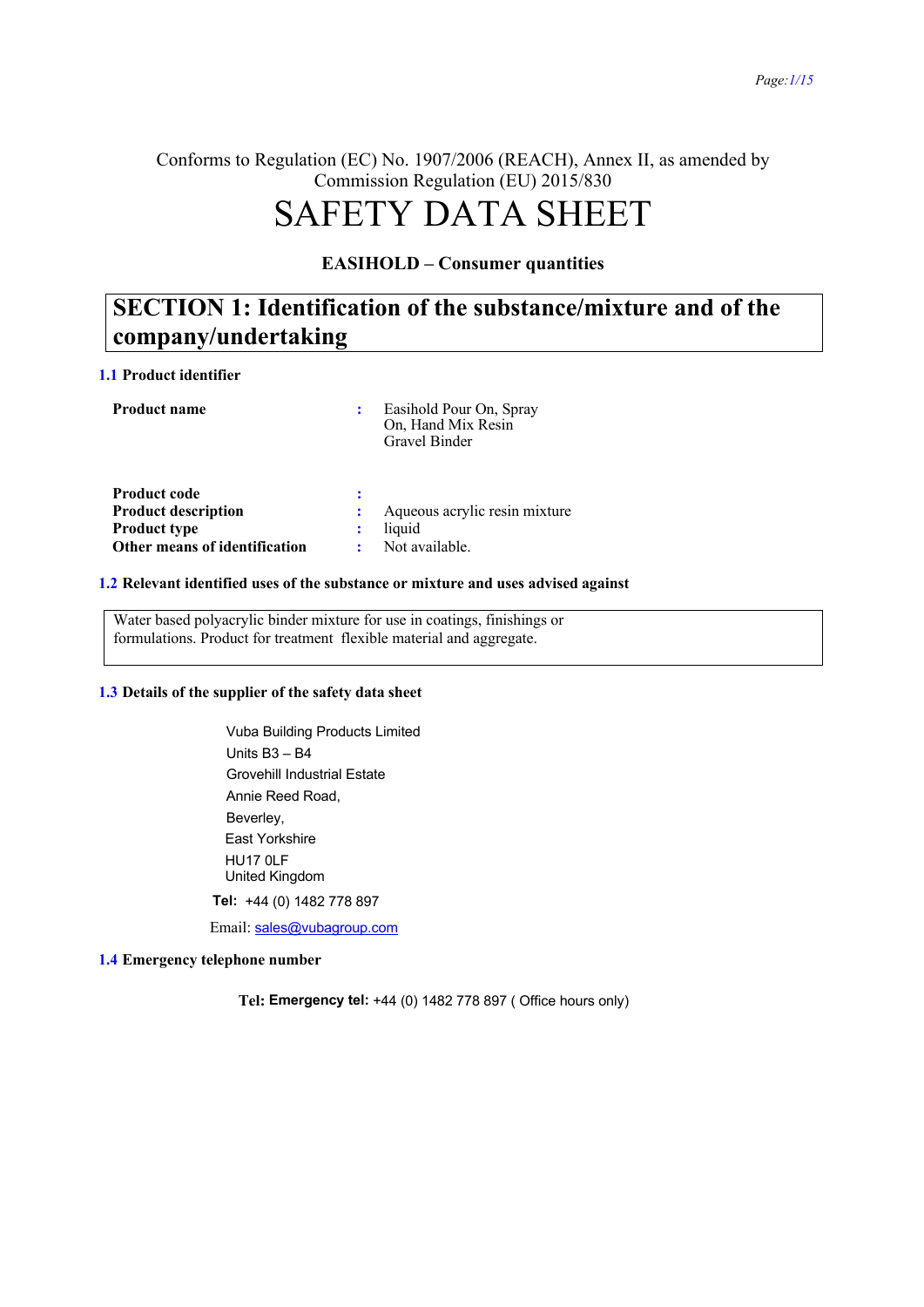# **SECTION 2: Hazards identification**

#### **2.1 Classification of the substance or mixture**

#### **Product definition :** Mixture

**Classification according to Regulation (EC) No. 1272/2008 [CLP/GHS]** Not classified.

#### **2.2 Label elements**

| Signal word              | No signal word.                                   |
|--------------------------|---------------------------------------------------|
| <b>Hazard statements</b> | No known significant effects or critical hazards. |

#### **Precautionary statements**

#### **(According to the requirements of Article 31 (3) REACH)**

| <b>General</b> | Keep away from children.      |
|----------------|-------------------------------|
| Prevention     | Use in a well ventilated area |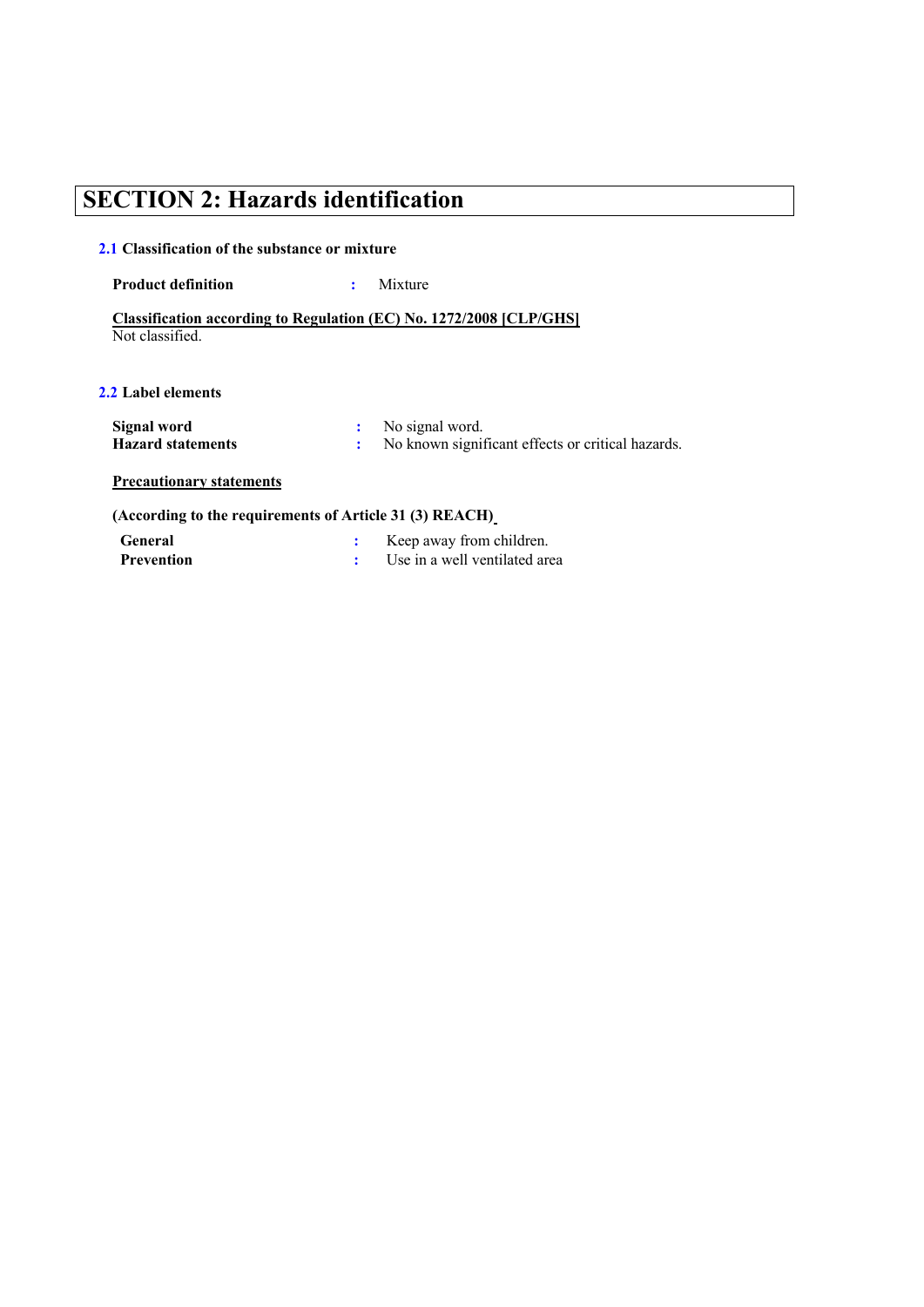# **SECTION 3: Composition/information on ingredients**

**3.2 Mixtures :** This product does not meet the criteria for classification in any hazardous class according to EC 1272/ 2008. However a safety data sheet is being supplied as it contains a substance for which there is a work place exposure limit.

### **SECTION 4: First aid measures**

#### **4.1 Description of first aid measures**

| Eye contact         |    | Immediately flush eyes with plenty of water,<br>Get medical attention if irritation persists.         |
|---------------------|----|-------------------------------------------------------------------------------------------------------|
| <b>Inhalation</b>   |    | Remove to fresh air.                                                                                  |
| <b>Skin contact</b> |    | Wash affected area with soap and water. Remove contaminated<br>clothing                               |
| Ingestion           | ٠. | Wash out mouth with water. If material has been swallowed give<br>small quantities of water to drink. |

### **SECTION 5: Firefighting measures**

**5.1 Extinguishing media**

| Suitable extinguishing media   | Use an extinguishing agent suitable for the surrounding fire. |
|--------------------------------|---------------------------------------------------------------|
| Unsuitable extinguishing media | None known.                                                   |

### **SECTION 6: Accidental release measures**

#### **6.1 Personal precautions, protective equipment.**

**Wear suitable protective gloves and eye protection.**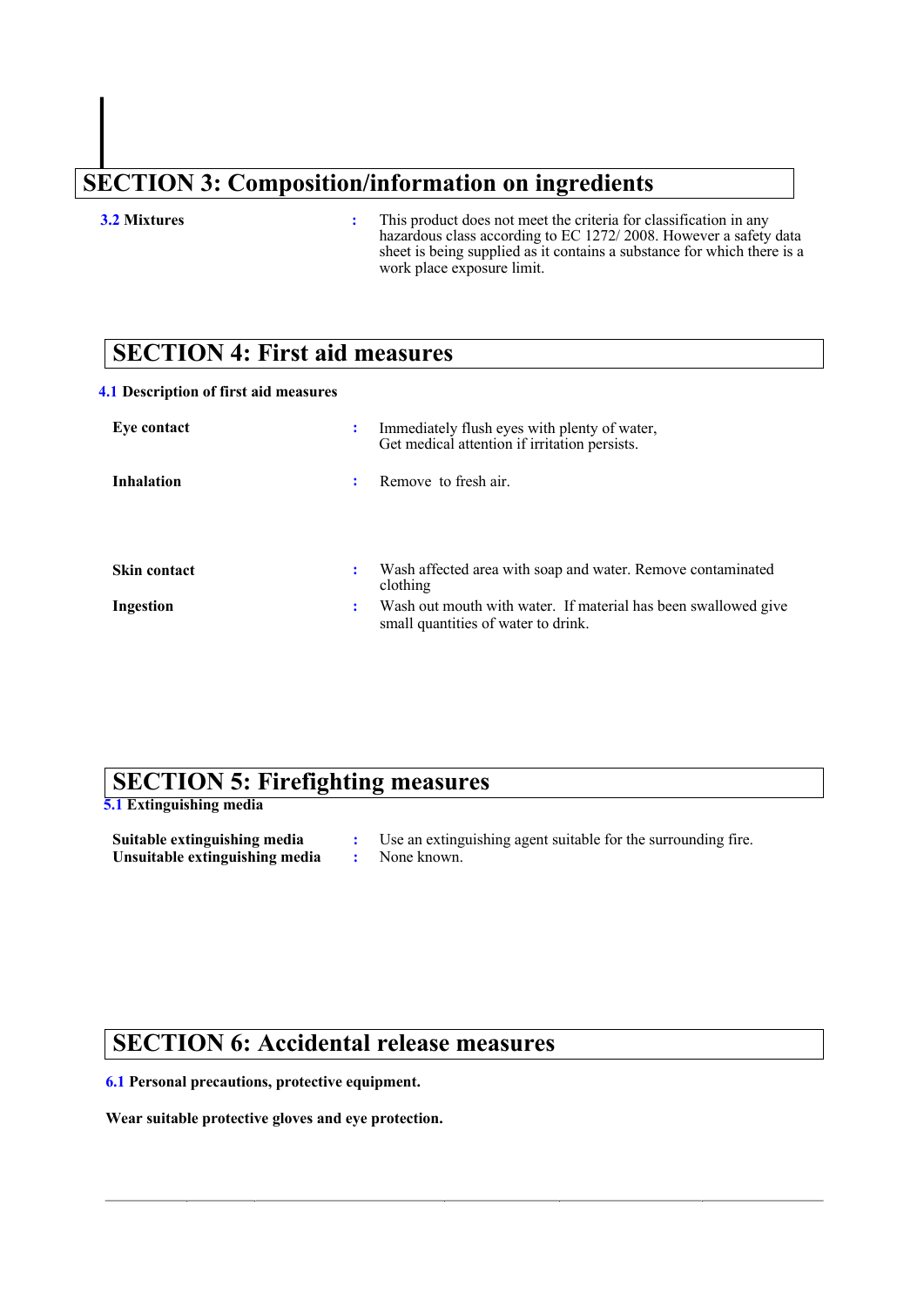**6.2 Environmental precautions :** Low hazard. See section 6.3

**6.3 Methods and materials for containment and cleaning up**

**Rinse area with water and mop up.**

# **SECTION 7: Handling and storage**

#### **7.1 Precautions for safe handling**

| <b>Protective measures</b>              | No specific requirements                                                 |
|-----------------------------------------|--------------------------------------------------------------------------|
| <b>7.2 Conditions for safe storage,</b> | Store under cool dry conditions.<br>Keep from freezing. Stir before use. |

### **SECTION 8: Exposure controls/personal protection**

#### **8.1 Control parameters**

#### **Occupational exposure limits**

**None** 

#### **8.2 Exposure controls**

| Appropriate engineering controls | Good general ventilation should be sufficient to control worker<br>exposure to airborne contaminants. |
|----------------------------------|-------------------------------------------------------------------------------------------------------|
| Individual protection measures   |                                                                                                       |
| <b>Hygiene measures</b>          | Wash hands after use.                                                                                 |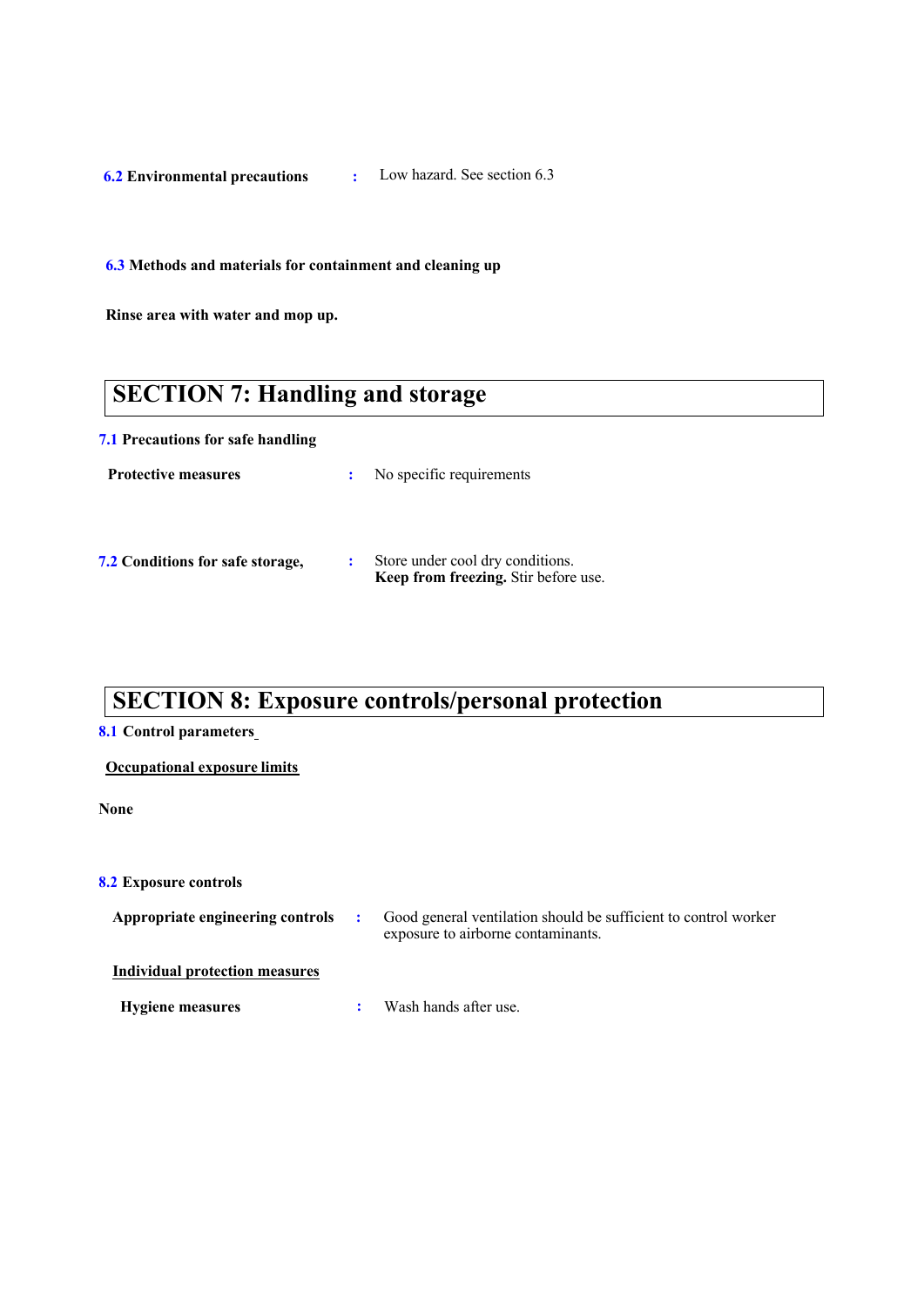**Eye/face protection :** Eye protection should be used.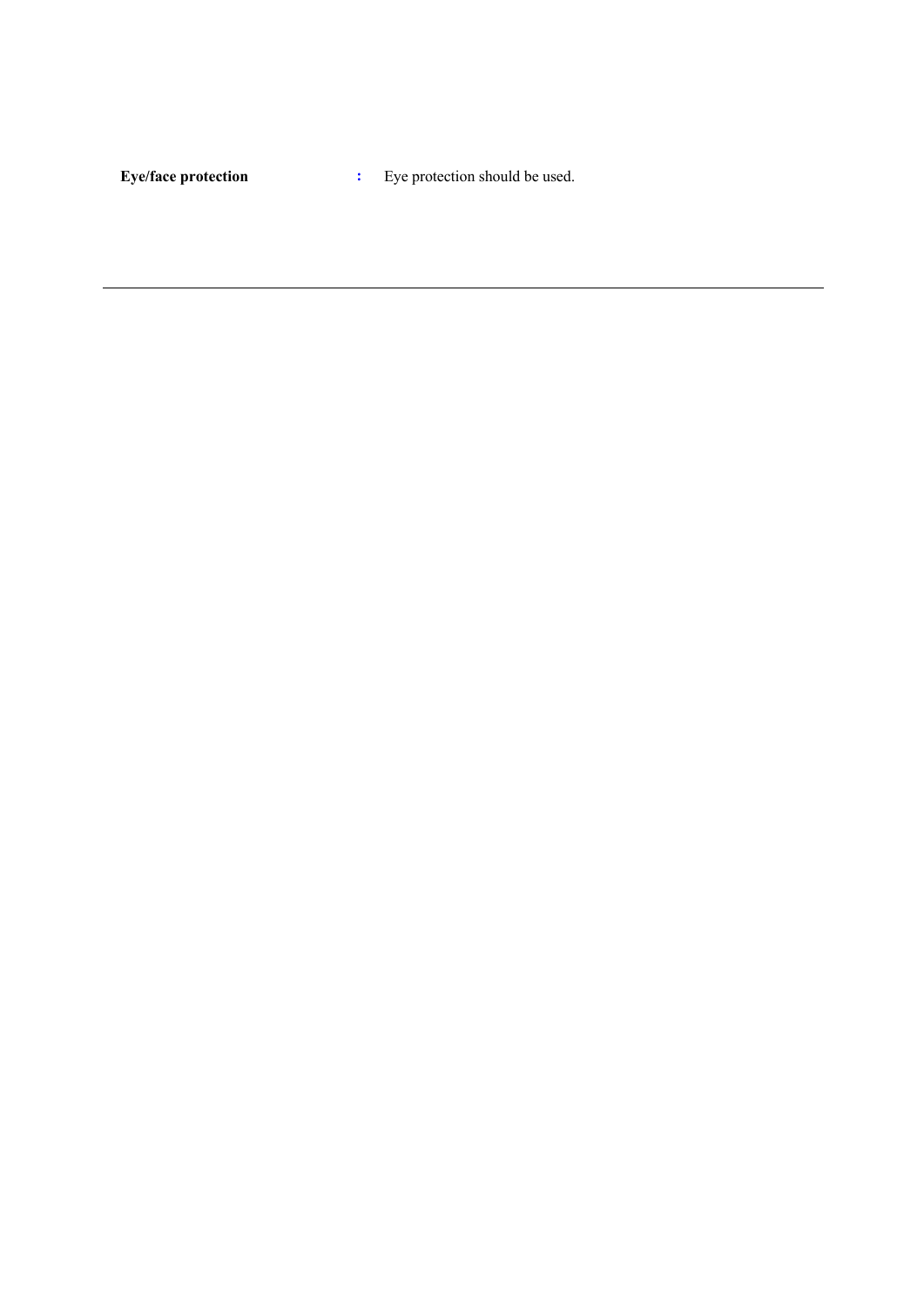#### **Skin protection**

**Hand protection :** Suitable protective gloves.

# **SECTION 9: Physical and chemical properties**

#### **9.1 Information on basic physical and chemical properties**

#### **Appearance**

| <b>Physical state</b>              | ÷ | liquid                       |
|------------------------------------|---|------------------------------|
| Color                              |   | OFF White.                   |
| Odor                               | ፡ | Characteristic.              |
| <b>Odor threshold</b>              | ٠ | Not available.               |
| pН                                 | ÷ | Not available.               |
| Melting point/freezing point       | ÷ | Not available.               |
| Initial boiling point and boiling  | ፡ | 100 °C                       |
| range                              |   |                              |
| <b>Flash point</b>                 | ፡ | Not applicable.              |
| Fire point                         |   | Not available.               |
| <b>Evaporation rate</b>            |   | Not available.               |
| <b>Flammability (solid, gas)</b>   | ፡ | Not available.               |
| <b>Upper/lower flammability or</b> | ፡ | <b>Lower:</b> Not available. |
| explosive limits                   |   | <b>Upper:</b> Not available. |
| Vapor pressure                     | ÷ | Not available.               |
| Vapor density                      | ٠ | Not available.               |
| <b>Relative density</b>            |   | Not available.               |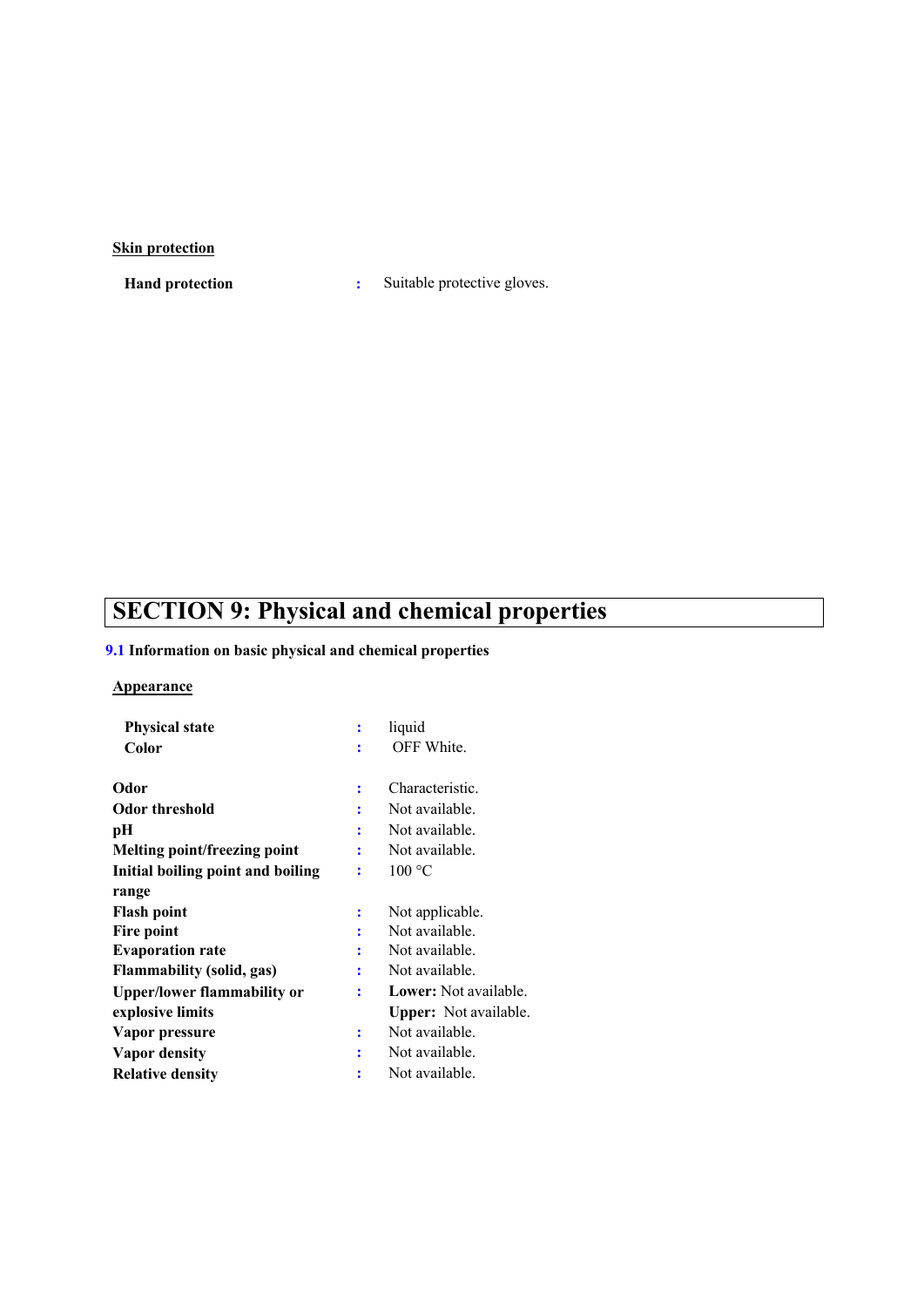| Solubility(ies)                                              | ÷ | Miscible in water.                                                 |  |  |  |
|--------------------------------------------------------------|---|--------------------------------------------------------------------|--|--|--|
| <b>Partition coefficient: n-</b><br>octanol/water            | ÷ | Not available.                                                     |  |  |  |
| <b>Auto-ignition temperature</b>                             | ÷ | Not available.                                                     |  |  |  |
| <b>Decomposition temperature</b>                             | ÷ | Not available.                                                     |  |  |  |
| <b>Viscosity</b>                                             | : | <b>Dynamic:</b> Not available.<br><b>Kinematic:</b> Not available. |  |  |  |
| <b>Explosive properties</b>                                  | ÷ | Not available.                                                     |  |  |  |
| <b>Oxidizing properties</b>                                  |   | Not available.                                                     |  |  |  |
| <b>VOC</b> (2004/42/EC)                                      |   | $\approx 5 \leq 10$ % w/w                                          |  |  |  |
| $\mathbf{r}$ as $\mathbf{r}$ .<br>$\cdots$ $\cdots$ $\cdots$ |   | $20011127 - 11$                                                    |  |  |  |

**Definition according to EU Directive 2004/42/EC: all organic compounds with a boilingpoint of <= 250 °C at 101.3 kPa**

#### **9.2 Other information**

No additional information.

# **SECTION 10: Stability and reactivity**

| <b>10.1 Reactivity</b>                            | ÷ | Not considered to be reactive according to our database.                                                |
|---------------------------------------------------|---|---------------------------------------------------------------------------------------------------------|
| <b>10.2 Chemical stability</b>                    |   | The product is stable.                                                                                  |
| <b>10.3 Possibility of hazardous</b><br>reactions | : | Under normal conditions of storage and use, hazardous reactions<br>will not occur.                      |
| <b>10.4 Conditions to avoid</b>                   |   | : Avoid Frost.                                                                                          |
| 10.5 Incompatible materials                       | ÷ | No incompatible product according to our database.                                                      |
| <b>10.6 Hazardous decomposition</b><br>products   | ÷ | Under normal conditions of storage and use, hazardous<br>decomposition products should not be produced. |

### **SECTION 11: Toxicological information**

#### **11.1 Information on toxicological effects**

#### **Acute toxicity**

For Di Butyl Glycol Oral LD50 ( Rat – 1746 mg/kg

**Conclusion/Summary :** Not available.

#### **Acute toxicity estimates**

Not available.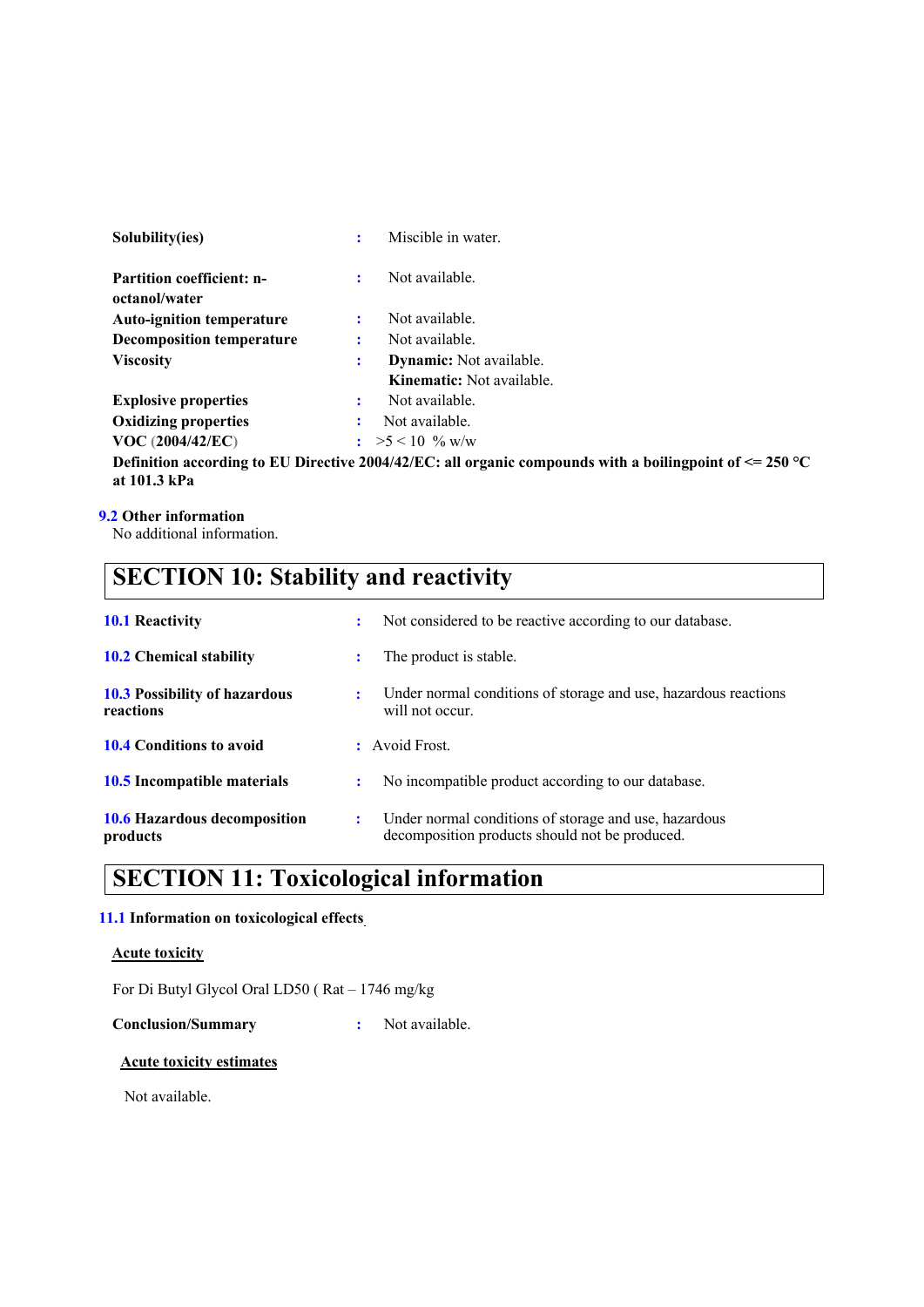#### **Irritation/Corrosion**

| <b>Conclusion/Summary</b>                                                   |              |                                                                              |
|-----------------------------------------------------------------------------|--------------|------------------------------------------------------------------------------|
| <b>Skin</b>                                                                 | ÷            | Not available.                                                               |
| <b>Eyes</b>                                                                 | ÷            | Not available.                                                               |
| <b>Respiratory</b>                                                          | ÷            | Not available.                                                               |
| Sensitization                                                               |              |                                                                              |
| <b>Conclusion/Summary</b>                                                   |              |                                                                              |
| <b>Skin</b>                                                                 | ÷            | Not available.                                                               |
| <b>Respiratory</b>                                                          | ÷            | Not available.                                                               |
| <b>Mutagenicity</b>                                                         |              |                                                                              |
| <b>Conclusion/Summary</b>                                                   | ÷.           | Not available.                                                               |
| Carcinogenicity                                                             |              |                                                                              |
| <b>Conclusion/Summary</b>                                                   | ÷            | Not available.                                                               |
| <b>Reproductive toxicity</b>                                                |              |                                                                              |
| <b>Conclusion/Summary</b>                                                   | ÷            | Not available.                                                               |
| <b>Teratogenicity</b>                                                       |              |                                                                              |
| <b>Conclusion/Summary</b>                                                   | ÷            | Not available.                                                               |
| Specific target organ toxicity (single exposure)<br>Not available.          |              |                                                                              |
| <b>Specific target organ toxicity (repeated exposure)</b><br>Not available. |              |                                                                              |
| <b>Aspiration hazard</b><br>Not available.                                  |              |                                                                              |
| Information on likely routes of<br>exposure                                 | $\mathbf{r}$ | Not available.                                                               |
| Potential acute health effects                                              |              |                                                                              |
| <b>Eye contact</b>                                                          | ÷            | No known significant effects or critical hazards.                            |
| <b>Inhalation</b>                                                           | ÷            | Exposure to decomposition products may cause a health hazard.                |
|                                                                             |              | Serious effects may be delayed following exposure.                           |
| Skin contact                                                                |              | No known significant effects or critical hazards.                            |
| Ingestion                                                                   | ÷            | No known significant effects or critical hazards.                            |
|                                                                             |              | Symptoms related to the physical, chemical and toxicological characteristics |
| <b>Eye contact</b>                                                          |              | No specific data.                                                            |
| <b>Inhalation</b>                                                           |              | No specific data.                                                            |
|                                                                             |              |                                                                              |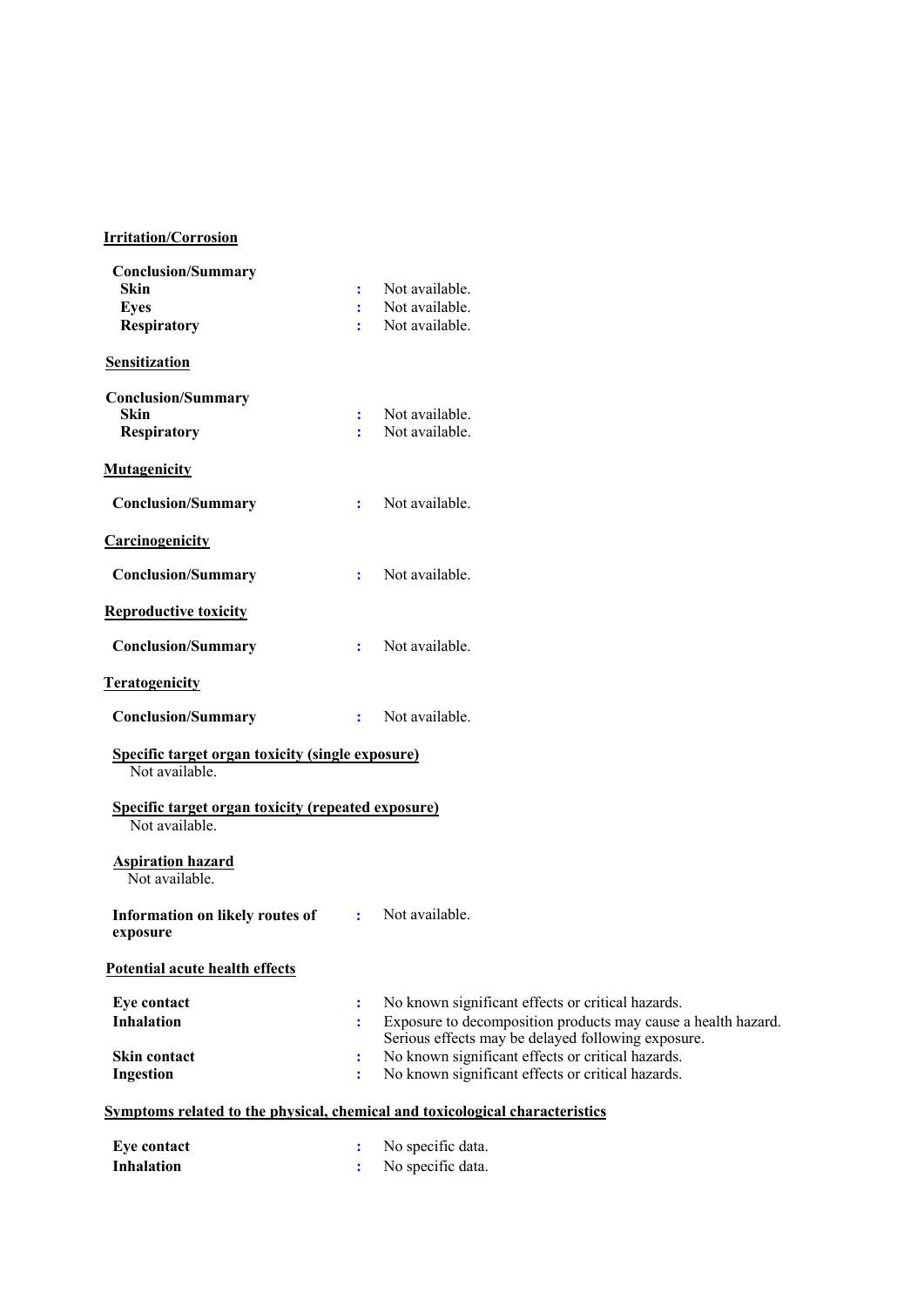| <b>Skin contact</b> | No specific data. |
|---------------------|-------------------|
| Ingestion           | No specific data. |

#### **Delayed and immediate effects as well as chronic effects from short and long-term exposure**

| <b>Short term exposure</b>                                                                                                             |                       |                                                                                                                                                                                                                                                                                                                            |
|----------------------------------------------------------------------------------------------------------------------------------------|-----------------------|----------------------------------------------------------------------------------------------------------------------------------------------------------------------------------------------------------------------------------------------------------------------------------------------------------------------------|
| Potential immediate effects<br><b>Potential delayed effects</b>                                                                        | ÷                     | Not available.<br>Not available.                                                                                                                                                                                                                                                                                           |
| <b>Long term exposure</b>                                                                                                              |                       |                                                                                                                                                                                                                                                                                                                            |
| Potential immediate effects<br><b>Potential delayed effects</b>                                                                        | ÷                     | Not available.<br>Not available.                                                                                                                                                                                                                                                                                           |
| <b>Potential chronic health effects</b>                                                                                                |                       |                                                                                                                                                                                                                                                                                                                            |
| <b>Conclusion/Summary</b>                                                                                                              | ÷                     | Not available.                                                                                                                                                                                                                                                                                                             |
| General<br>Carcinogenicity<br><b>Mutagenicity</b><br><b>Teratogenicity</b><br><b>Developmental effects</b><br><b>Fertility effects</b> | ÷<br>÷<br>÷<br>÷<br>÷ | No known significant effects or critical hazards.<br>No known significant effects or critical hazards.<br>No known significant effects or critical hazards.<br>No known significant effects or critical hazards.<br>No known significant effects or critical hazards.<br>No known significant effects or critical hazards. |
|                                                                                                                                        |                       |                                                                                                                                                                                                                                                                                                                            |

# **SECTION 12: Ecological information**

### **12.1 Toxicity**

| <b>Conclusion/Summary</b>                                       |   | Not available. |
|-----------------------------------------------------------------|---|----------------|
| 12.2 Persistence and degradability<br><b>Conclusion/Summary</b> | ÷ | Not available. |
| 12.3 Bioaccumulative potential<br>Not available.                |   |                |
| 12.4 Mobility in soil                                           |   |                |
| Soil/water partition coefficient<br>(KOC)                       |   | Not available. |
| Mobility                                                        | ÷ | Not available. |
| 12.5 Results of PBT and vPvB assessment                         |   |                |
|                                                                 |   |                |

**PBT :** P: Not available. B: Not available.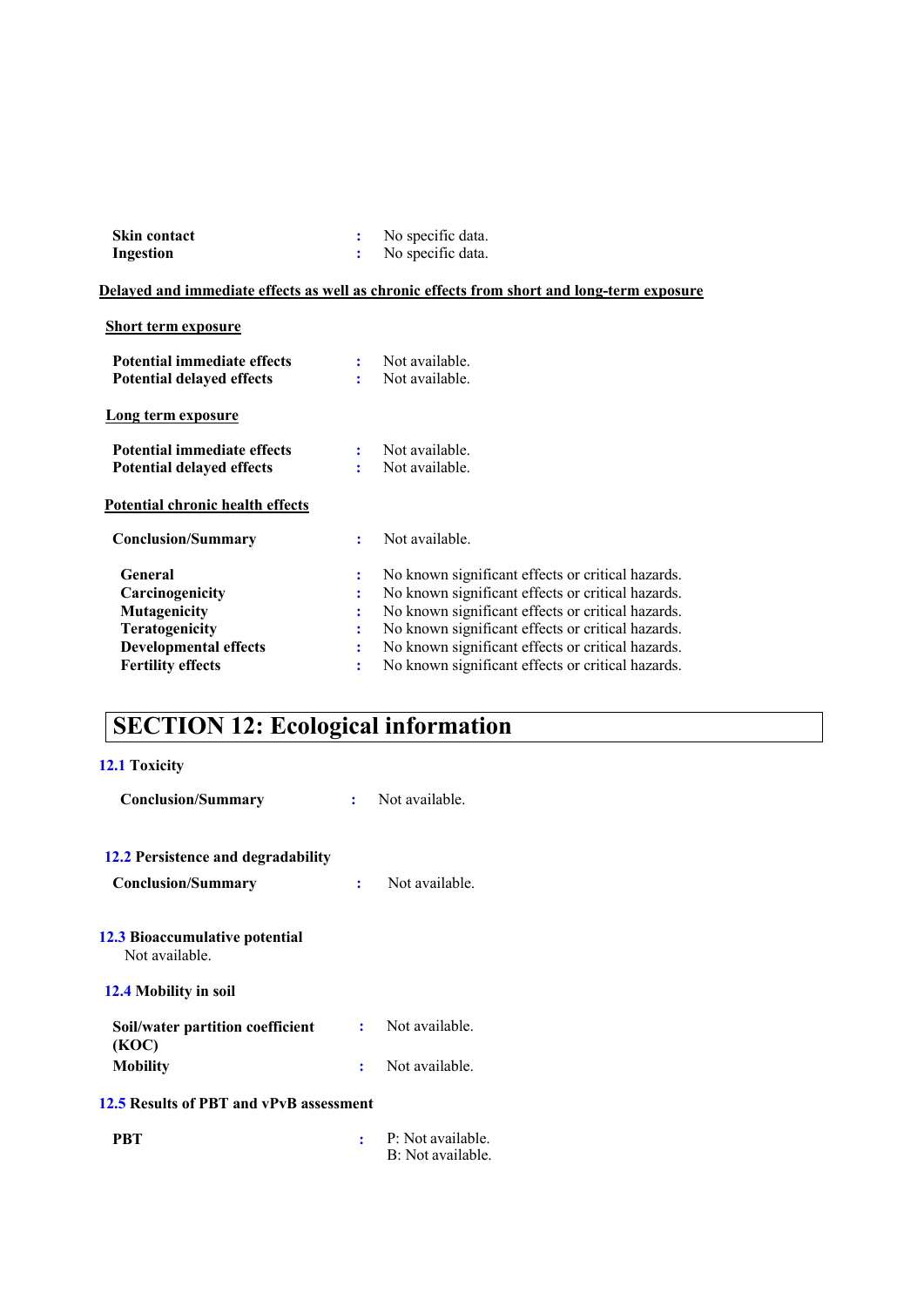T: Not available.

| vPvR                       | vP: Not available.<br>vB: Not available.                                                               |
|----------------------------|--------------------------------------------------------------------------------------------------------|
| 12.6 Other adverse effects | No known significant effects or critical hazards.<br>No known significant effects or critical hazards. |

# **SECTION 13: Disposal considerations**

### **13.1 Waste treatment methods**

#### **Product**

| <b>Methods of disposal</b> | ÷                                                                                                                                              | The generation of waste should be avoided or minimized wherever<br>possible. Disposal of this product, solutions and any by-products<br>should at all times comply with the requirements of environmental<br>protection and waste disposal legislation and any regional local<br>authority requirements. Dispose of surplus and non-recyclable<br>products via a licensed waste disposal contractor. Waste should not |
|----------------------------|------------------------------------------------------------------------------------------------------------------------------------------------|-----------------------------------------------------------------------------------------------------------------------------------------------------------------------------------------------------------------------------------------------------------------------------------------------------------------------------------------------------------------------------------------------------------------------|
| <b>Hazardous</b> waste     | requirements of all authorities with jurisdiction.<br>$\ddot{\cdot}$<br>regarded as hazardous waste, as defined by EU Directive<br>2008/98/EC. | be disposed of untreated to the sewer unless fully compliant with the<br>Within the present knowledge of the supplier, this product is not                                                                                                                                                                                                                                                                            |
| Packaging                  |                                                                                                                                                |                                                                                                                                                                                                                                                                                                                                                                                                                       |
| <b>Methods of disposal</b> | $\ddot{\cdot}$                                                                                                                                 | The generation of waste should be avoided or minimized wherever<br>possible. Waste packaging should be recycled. Incineration or<br>landfill should only be considered when recycling is not feasible.                                                                                                                                                                                                                |
| <b>Special precautions</b> | $\ddot{\cdot}$<br>waterways, drains and sewers.                                                                                                | This material and its container must be disposed of in a safe way.<br>Empty containers or liners may retain some product residues. Avoid<br>dispersal of spilled material and runoff and contact with soil,                                                                                                                                                                                                           |

# **SECTION 14: Transport information**

|                                           | <b>ADR/RID</b> | <b>ADN</b>     | <b>IMDG</b>    | <b>JATA</b>    |
|-------------------------------------------|----------------|----------------|----------------|----------------|
| 14.1 UN number                            |                |                |                |                |
| 14.2 UN proper<br>shipping name           | Not regulated. | Not regulated. | Not regulated. | Not regulated. |
| <b>14.3 Transport</b><br>hazard class(es) | -              |                |                |                |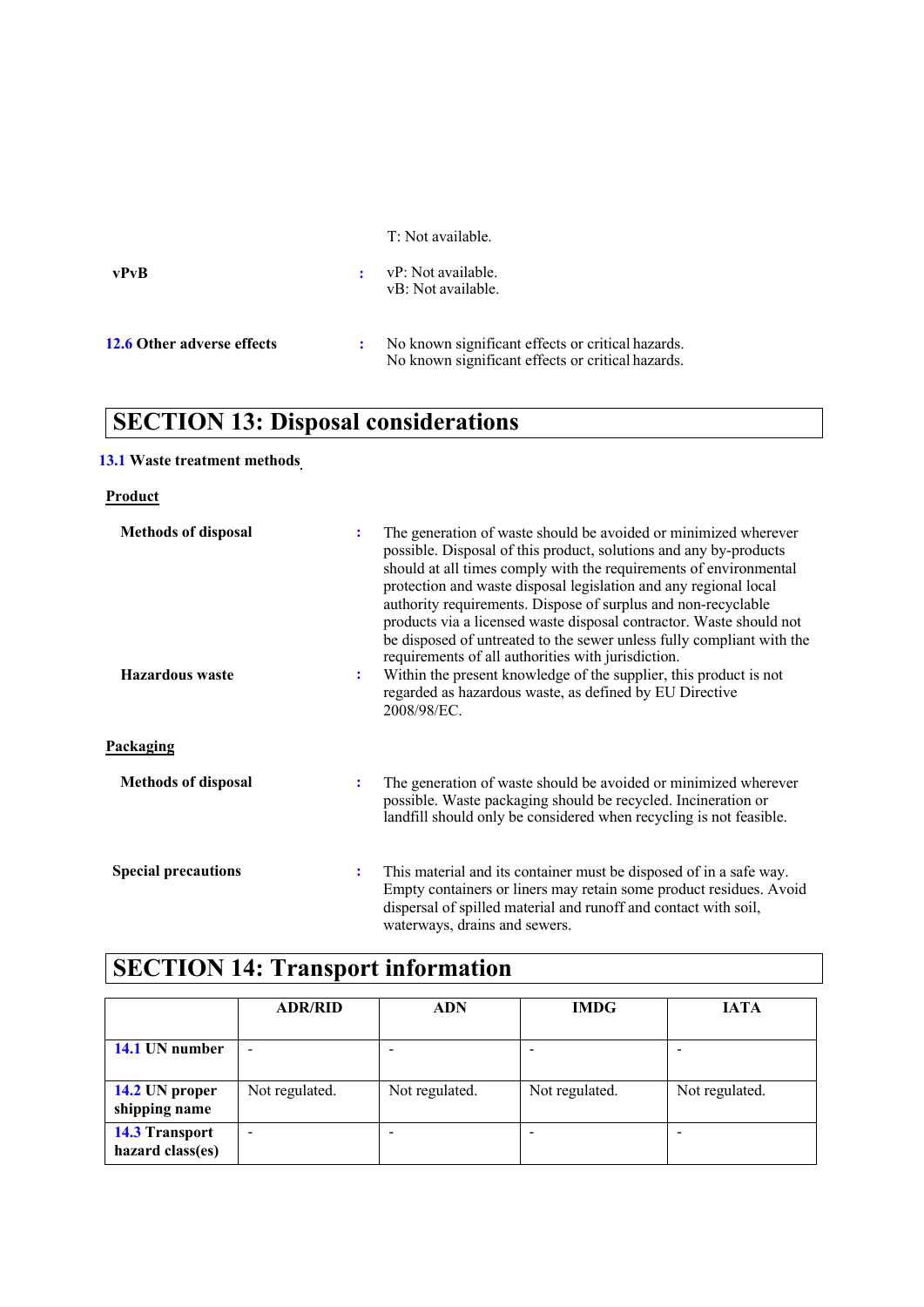| 14.4 Packing<br>group             | -                                              |     |     |     |
|-----------------------------------|------------------------------------------------|-----|-----|-----|
| 14.5.<br>Environmental<br>hazards | No.                                            | No. | No. | No. |
| <b>Additional</b><br>information  | <b>Special provisions: -</b><br>Tunnel code: - |     |     |     |

**14.6 Special precautions for user :** Transport within user's premises: always transport in closed containers that are upright and secure. Ensure that persons transporting the product know what to do in the event of an accident or spillage.

#### **14.7 Transport in bulk according to Annex II of MARPOL and the IBC Code**

Not available.

### **SECTION 15: Regulatory information**

**15.1 Safety, health and environmental regulations/legislation specific for the substance or mixture**

#### **EU Regulation (EC) No. 1907/2006 (REACH) Annex XIV - List of substances subject to authorization Annex XIV:** None of the components are listed.

**Substances of very high concern:** None of the components are listed.

**Annex XVII - Restrictions on the manufacture, placing on the market and use of certain dangerous substances, mixtures and articles**

**:** Not applicable.

**Other EU regulations**

**Ozone depleting substances (1005/2009/EU)** None of the components are listed.

**Prior Informed Consent (PIC) (649/2012/EU)** None of the components are listed. **Seveso Directive** This product is not controlled under the Seveso Directive.

**National regulations**

**International regulations**

**Chemical Weapon Convention List Schedules I, II & III Chemicals**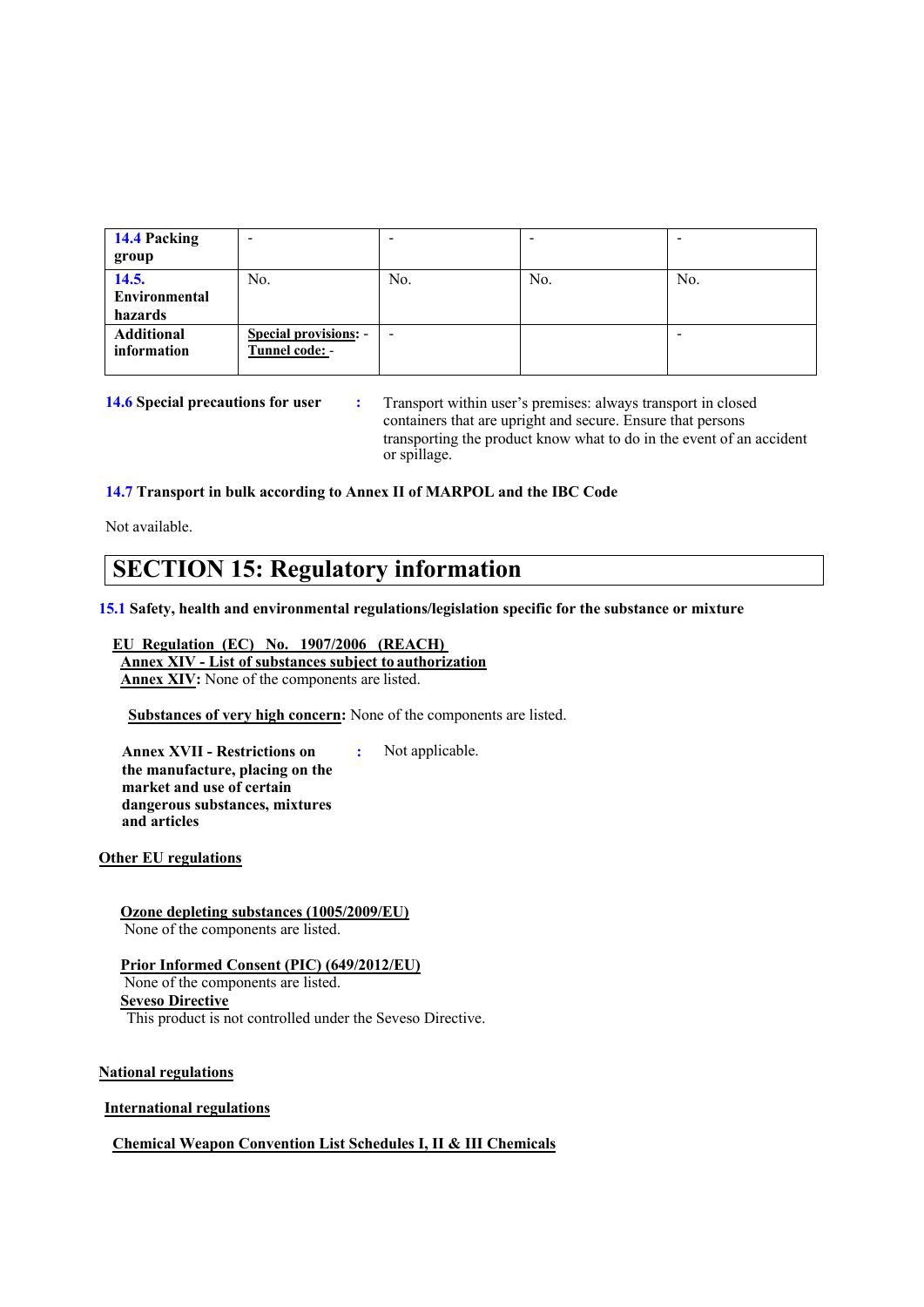#### **Chemical Weapons Convention List Schedule I Chemicals**

None of the components are listed.

**Chemical Weapons Convention List Schedule II Chemicals** None of the components are listed.

**Chemical Weapons Convention List Schedule III Chemicals** None of the components are listed.

**Montreal Protocol (Annexes A, B, C, E)**

None of the components are listed.

#### **Stockholm Convention on Persistent Organic Pollutants**

**Annex A - Elimination - Production** None of the components are listed.

**Annex A - Elimination - Use** None of the components are listed.

**Annex B - Restriction - Production** None of the components are listed.

**Annex B - Restriction - Use** None of the components are listed.

**Annex C - Unintentional - Production**

None of the components are listed.

**Rotterdam Convention on Prior Inform Consent (PIC)** None of the components are listed.

#### **UNECE Aarhus Protocol on POPs and Heavy Metals**

**Heavy metals - Annex 1** None of the components are listed.

**POPs - Annex 1 - Production** None of the components are listed.

**POPs - Annex 1 - Use** None of the components are listed.

**POPs - Annex 2** None of the components are listed.

**POPs - Annex 3**

None of the components are listed.

**Inventory list**

**Australia :** Not determined.